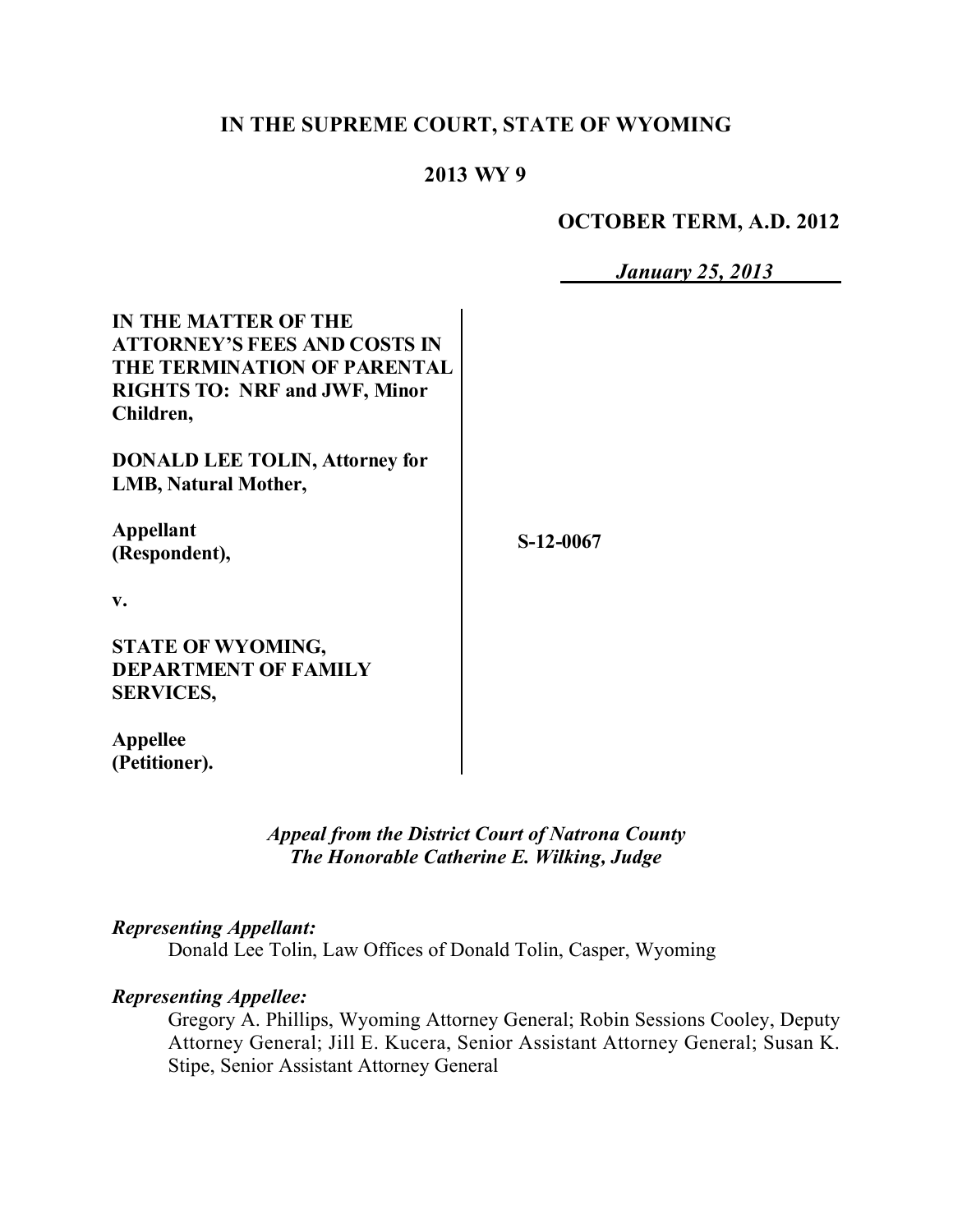*Before KITE, C.J., and GOLDEN,\* HILL, VOIGT, and BURKE, JJ.*

*\* Justice Golden retired effective September 30, 2012*

**NOTICE: This opinion is subject to formal revision before publication in Pacific Reporter Third. Readers are requested to notify the Clerk of the Supreme Court, Supreme Court Building, Cheyenne, Wyoming 82002, of any typographical or other formal errors so that correction may be made before final publication in the permanent volume.**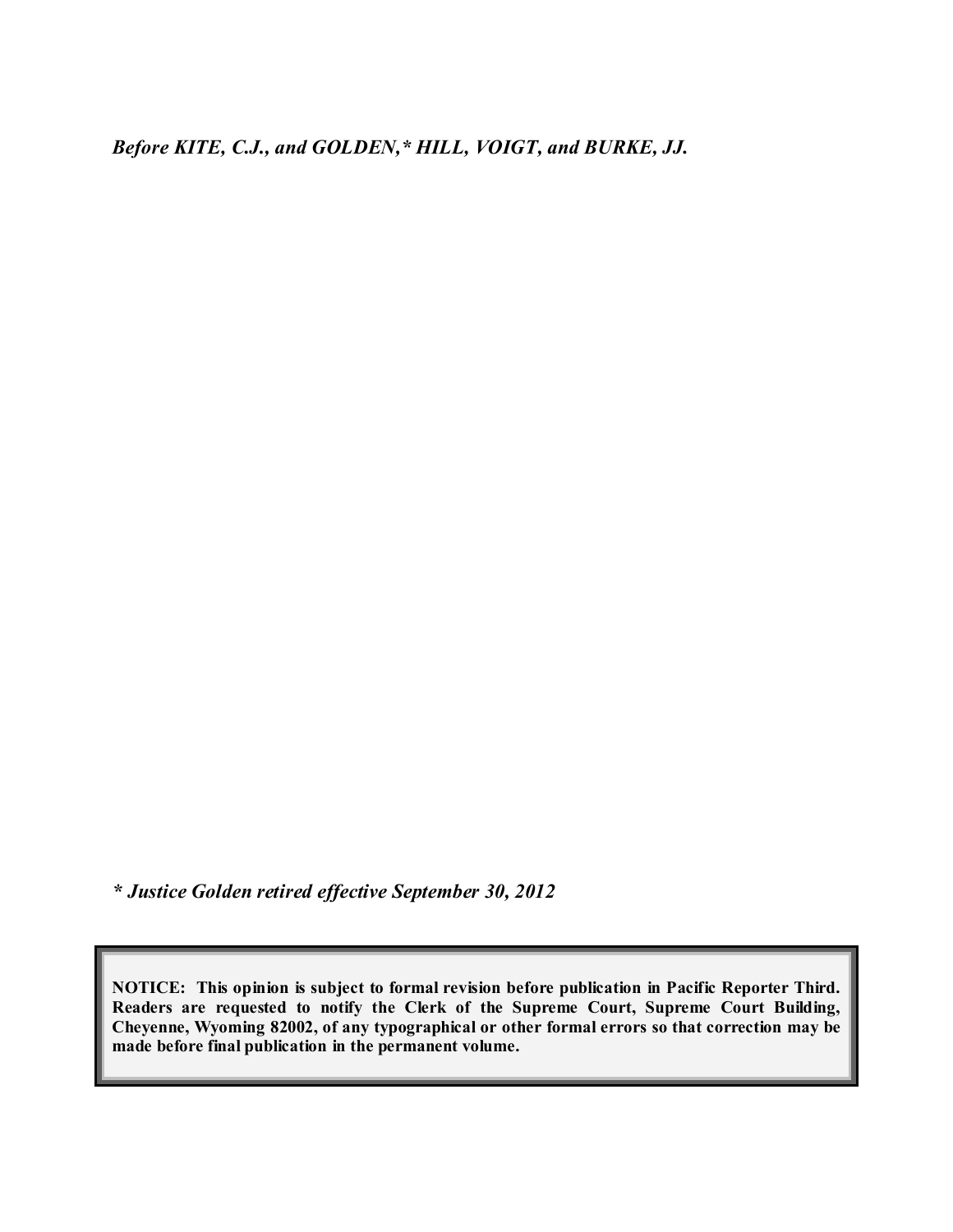#### **GOLDEN**, Justice.

[¶1] Attorney Donald L. Tolin, who was court appointed to represent an indigent parent in a parental rights termination action filed by the State of Wyoming, Department of Family Services (DFS), which is a state agency legislatively obligated to pay for the costs of the action including the indigent parent's attorney fee, Wyo. Stat. Ann. § 14-2- 318(d)(ii) (LexisNexis 2011), appeals the district court's fifty percent reduction of his requested amount of attorney fees for his representation in this action. As more fully explained below, we hold that the district court did not abuse its discretion by reducing Mr. Tolin's fee application and, therefore, we affirm that fee reduction.

#### **ISSUE**

[¶2] Mr. Tolin states the issue as:

Whether or not the [district court] abused its discretion in cutting attorney's fee by 50%, and whether or not its decision was unsupported by the evidence, arbitrary, and capricious.

### **STANDARD OF REVIEW**

[¶3] In the usual case where the trial court observed the attorney's work first hand from the start of the litigation through its conclusion, an appellate court plays a limited role in reviewing a trial court's award of an attorney's fee. In the usual case, the appellate court customarily defers to the trial court's judgment and reviews the trial court's attorney fee award for abuse of discretion. *Joe's Concrete & Lumber, Inc., v. Concrete Works of Colorado, Inc.*, 2011 WY 74, ¶ 12, 252 P.3d 445, 448 (Wyo. 2011); *Ultra Resources, Inc. v. Hartman*, 2010 WY 36, ¶ 149, 226 P.3d 889, 935 (Wyo. 2010). "We can hardly think of a sphere of judicial decisionmaking in which appellate micromanagement has less to recommend it." *Fox v. Vice*, ---U.S.---, 131 S.Ct. 2205, 2216, 180 L.Ed.2d 45 (2011). The instant case is not, however, the usual case because District Court Judge Scott Skavdahl, who observed Mr. Tolin's work from the start of the litigation through the end of the trial, resigned from his state judicial office and entered his federal judicial office long before Mr. Tolin filed his application for an award of his attorney's fee. By the time Mr. Tolin filed his fee application, District Court Judge Catherine Wilking, appointed to fill Judge Skavdahl's vacated state judicial office, had been in that office nine months. It was Judge Wilking, not Judge Skavdahl, who reviewed and acted upon Mr. Tolin's fee application. In Mr. Tolin's appellate brief, he does not assert that our standard of review of his fee award is other than an abuse of discretion. We are confident that given Judge Wilking's experience and knowledge, both as a lawyer before her appointment to the trial bench and as a trial judge after that appointment, she was well-qualified to consider judiciously Mr. Tolin's fee application. We also would note here that we agree with many federal appellate courts that appellate judges, such as those on this Court, "are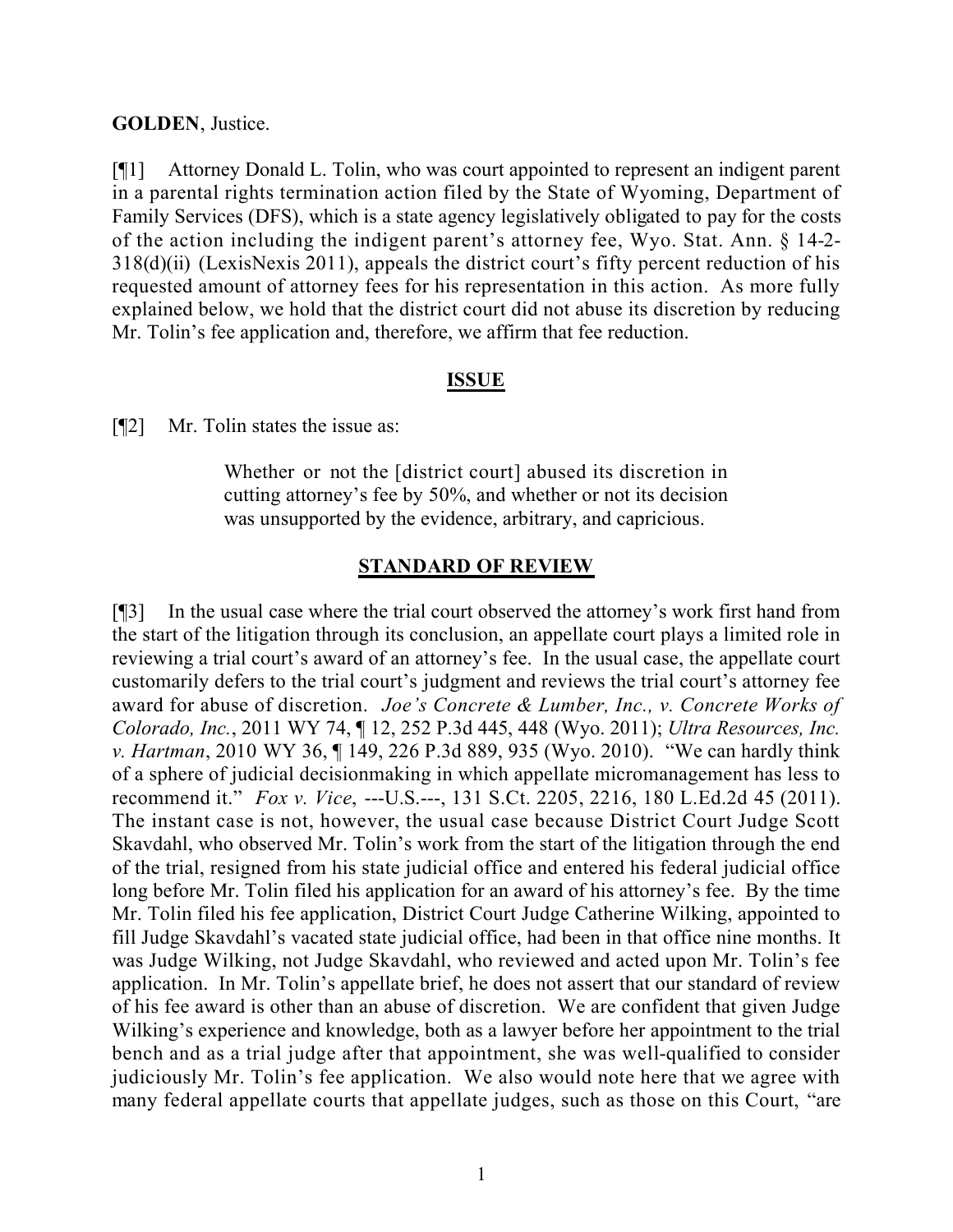themselves experts in assessing the reasonableness of an attorney's fee award, and . . . the appellate court may independently review the record, or itself set the fee." *New Jersey v. EPA*, 687 F.3d 386, 390 (D.C. Cir. 2012) (per curiam) (quoting *Envtl. Def. Fund, Inc. v. EPA*, 672 F.2d 42, 54 (D.C. Cir. 1982)); *see also ACLU of Georgia v. Barnes*, 168 F.3d 423, 432 (11 th Cir. 1999); *Halderman v. Pennhurst State Sch. & Hosp.*, 49 F.3d 939, 942- 45 (3 rd Cir. 1995); *Rum Creek Coal Sales, Inc. v. Caperton*, 31 F.3d 169, 181 (4 th Cir. 1994); and *Sidag Aktiengesellschaft v. Smoked Foods Prods. Co., Inc.,* 960 F.2d 564, 566-67 (5<sup>th</sup> Cir. 1992).

### **BACKGROUND**

[¶4] On March 16, 2009, District Court Judge Scott Skavdahl appointed Mr. Tolin to represent indigent LMB in a termination of parental rights action filed by the Wyoming Department of Family Services (DFS). State law requires DFS to pay for the costs of the action, including the attorney's fee for the indigent parent. Wyo. Stat. Ann. § 14-2- 318(d)(ii) (LexisNexis 2011). The action was tried before Judge Skavdahl and a sixperson jury over seven trial days beginning September 27, 2010, and, with an intervening weekend break, ending October 5, 2010, with the jury's verdict terminating LMB's parental rights. Mr. Tolin timely filed LMB's notice of appeal on October 21, 2010, but on November 30, 2010, pursuant to LMB's decision, he filed a notice withdrawing that appeal.

[¶5] On February 1, 2011, Judge Skavdahl, having on January 31, 2011, resigned from his state judicial office, was installed as Federal Magistrate Judge for the District of Wyoming; on that same date, Judge Catherine Wilking was installed in the state judicial office vacated by Judge Skavdahl.<sup>1</sup> On October 26, 2011, some eleven months after Mr. Tolin had filed LMB's notice withdrawing her appeal of the district court's order terminating her parental rights, and nearly nine months after Judge Skavdahl had left his state judicial office, Mr. Tolin filed in state district court his motion for an order approving payment of his attorney's fees in his representation of LMB. His motion included his twenty-six page detailed itemized billing showing that for the period of February 27, 2009, through February 24, 2011, he claimed 487.17 hours at the hourly rate of \$100, for a total of \$48,717.00. He also claimed expenses of \$334.30. Between early November 2011 and December 14, 2011, DFS filed its response to Mr. Tolin's fee motion, and Mr. Tolin filed his redacted motion as well as a seventy-eight page affidavit and a four-page affidavit, all in support of his fee motion.

[¶6] On December 15, 2011, Judge Wilking held a thirty minute hearing on Mr. Tolin's fee motion. On January 9, 2012, Judge Wilking issued her decision letter, which was followed on January 10, 2012, by her order awarding Mr. Tolin \$24,358.50 in fees, a fifty

  $<sup>1</sup>$  This Court has personal knowledge of these facts and takes judicial notice of them.</sup>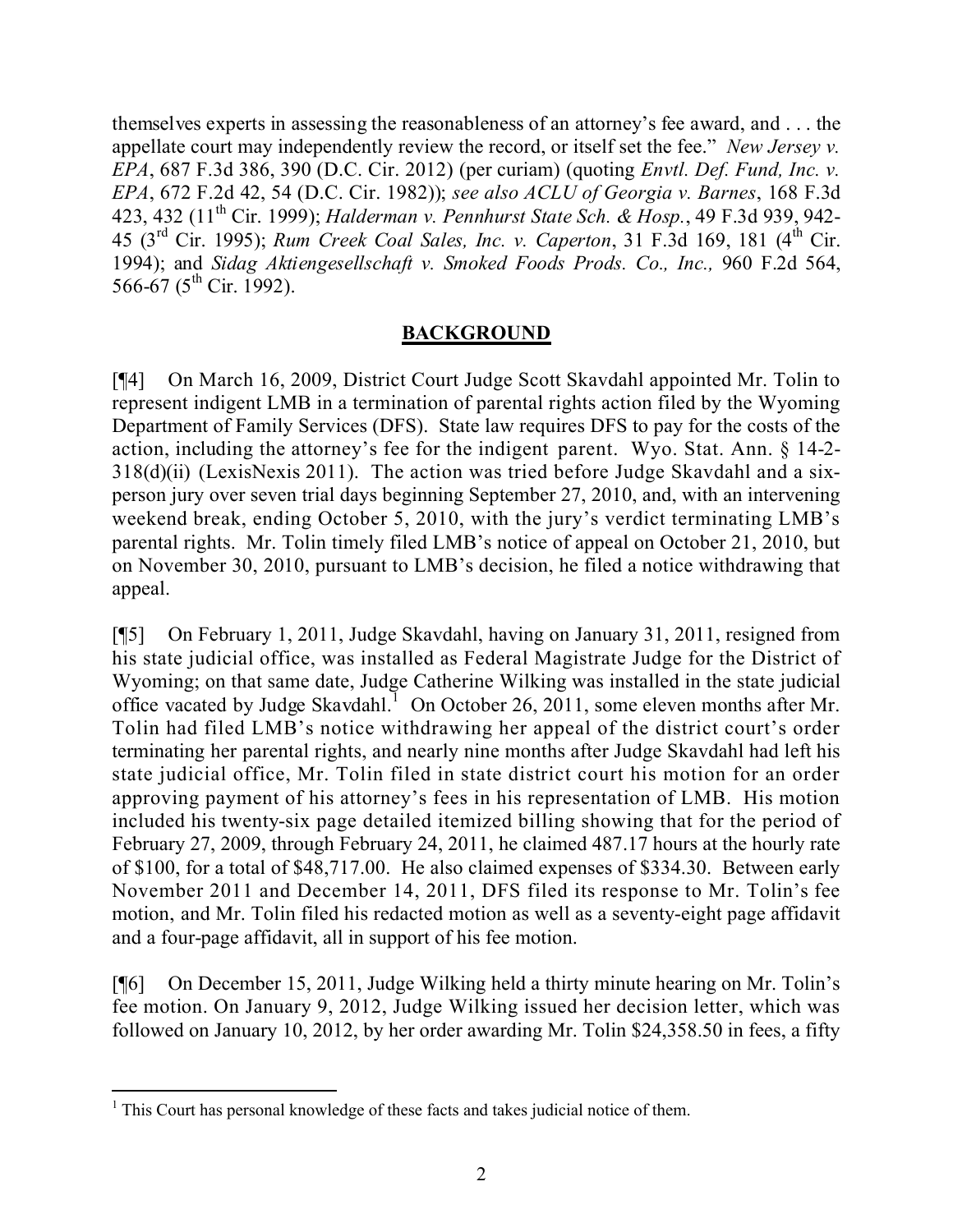percent reduction from the fees sought in his motion, and \$334.30 in expenses. Mr. Tolin timely appealed that order.

## **DISCUSSION**

[¶7] In the district court's decision letter, the court correctly observed the following principles:

> Wyoming has adopted the federal "lodestar" test for the determination of the reasonableness of attorney fees. *UNC Teton Exploration Drilling, Inc. v. Peyton*, 774 P.2d 584 (Wyo. 1989). *See Stanbury v. Larsen*, 803 P.2d 349 (Wyo. 1990). The lodestar test requires that two factors be considered: (1) whether the fee charged represents the product of reasonable hours times a reasonable rate; and (2) whether other factors of discretionary application should be considered to adjust the fee either upward or downward. *UNC Teton*, 774 P.2d at 595. The party who is seeking an award of fees has the burden of providing proof of the reasonableness of his fee. *See Miles v. CEC Homes, Inc*., 753 P.2d 1021 (Wyo. 1988); *Jones Land & Livestock v. Federal Land Bank*, 733 P.2d 258 (Wyo. 1987). In order to meet that burden of proof, the claimant must present not only an itemized billing reflecting the time and the rate, but there must be evidence demonstrating that the fee was reasonable. *UNC Teton*.

*Hinckley v. Hinckley*, 812 P.2d 907, 915 (Wyo. 1991). *See also Ultra Resources, Inc.,* ¶ 162, 226 P.3d at 938. The district court determined that an hourly rate of \$100 was a reasonable rate for Mr. Tolin's fee claim in the parental rights termination action and that rate is not an issue in this appeal. Similarly, the district court's award of \$334.30 in expenses is not an issue here. The only issue before us is Mr. Tolin's claim that 487.17 hours is reasonable and the district court abused its discretion by reducing the hours claimed by fifty percent. The district court explained that reduction in its decision letter (emphasis added):

> Considering the "reasonable hours" factor, the Court thoroughly reviewed the itemized fees requested by Mr. Tolin and was concerned by several entries and concerned with the "reasonableness" of the hours spent by Mr. Tolin overall. The Court will detail many of those concerns herein, but will also note that **the concerns listed are merely illustrative and by no means exhaustive**: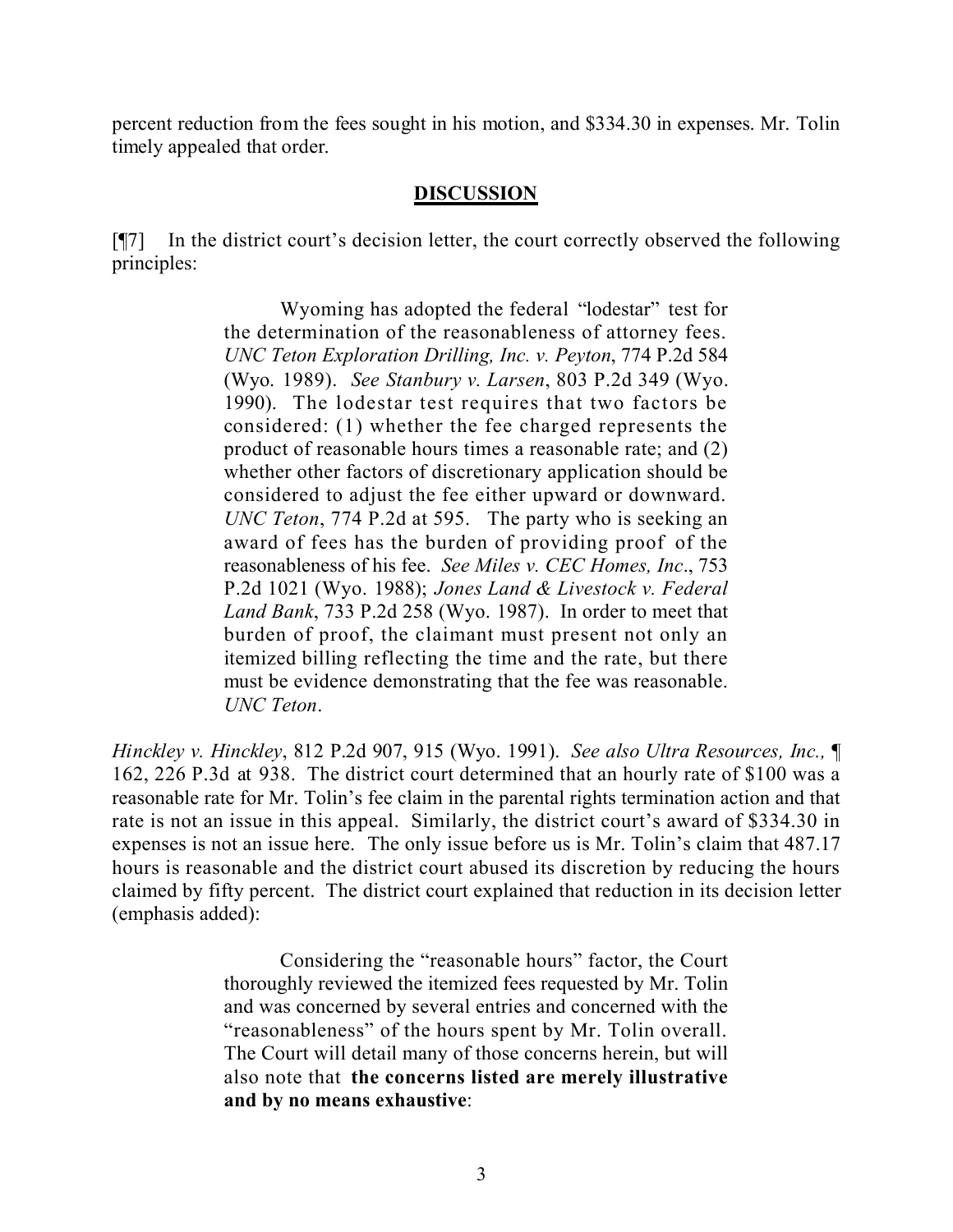1. Mr. Tolin's invoice reflects over four (4) hours of legal research regarding the pretrial memorandum. Yet a review of the pretrial memorandum submitted by Mr. Tolin fails to reveal why that research was undertaken, as no case law is cited by Mr. Tolin in that memorandum and the memorandum does not mention any unique or novel legal issues involved in the termination action;

2. Mr. Tolin's invoice contains many entries for time billed for clerical work, such as walking to and from the courthouse to file documents or to retrieve documents;

3. Much of the time billed by Mr. Tolin is clearly excessive for the actual work done. For example, Mr. Tolin billed thirty (30) minutes to read a Notice of Setting for a Pretrial Conference, a document that would take only a few minutes to read;

4. Mr. Tolin's invoice contains entries for over forty (40) hours of time spent reviewing eight-hundred and nine (809) pages of discovery, which the court finds excessive;

5. The invoice indicates that it took Mr. Tolin approximately twelve (12) hours to review the Department of Family Service's exhibits, which the court finds excessive;

6. Mr. Tolin's billing for actual trial time is also excessive. For example, the invoice contains entries for 17.83 hours billed on September 25, 2010; 17.72 hours billed on September 27, 2010; and 21.49 hours on September 28, 2010.

[¶8] Mr. Tolin voices an initial criticism of the district court's decision, stating "unfortunately, Judge Wilking has made judicial determinations on matters in which she was not directly involved. At the time of trial, Judge Wilking was a private attorney and a contracted Guardian Ad Litem for the State of Wyoming. Prior to that she was a prosecutor for the State of Wyoming in [sic] as an Assistant District Attorney in the Seventh Judicial District." Unfortunately, Mr. Tolin has no one but himself to blame that Judge Skavdahl, who presided over the litigation, did not make the judicial determinations on Mr. Tolin's fee application. Recall that the trial in this case concluded on October 5, 2010; Mr. Tolin withdrew LMB's appeal on November 30, 2010; Judge Skavdahl did not join the federal judiciary until February 1, 2011; and Mr. Tolin did not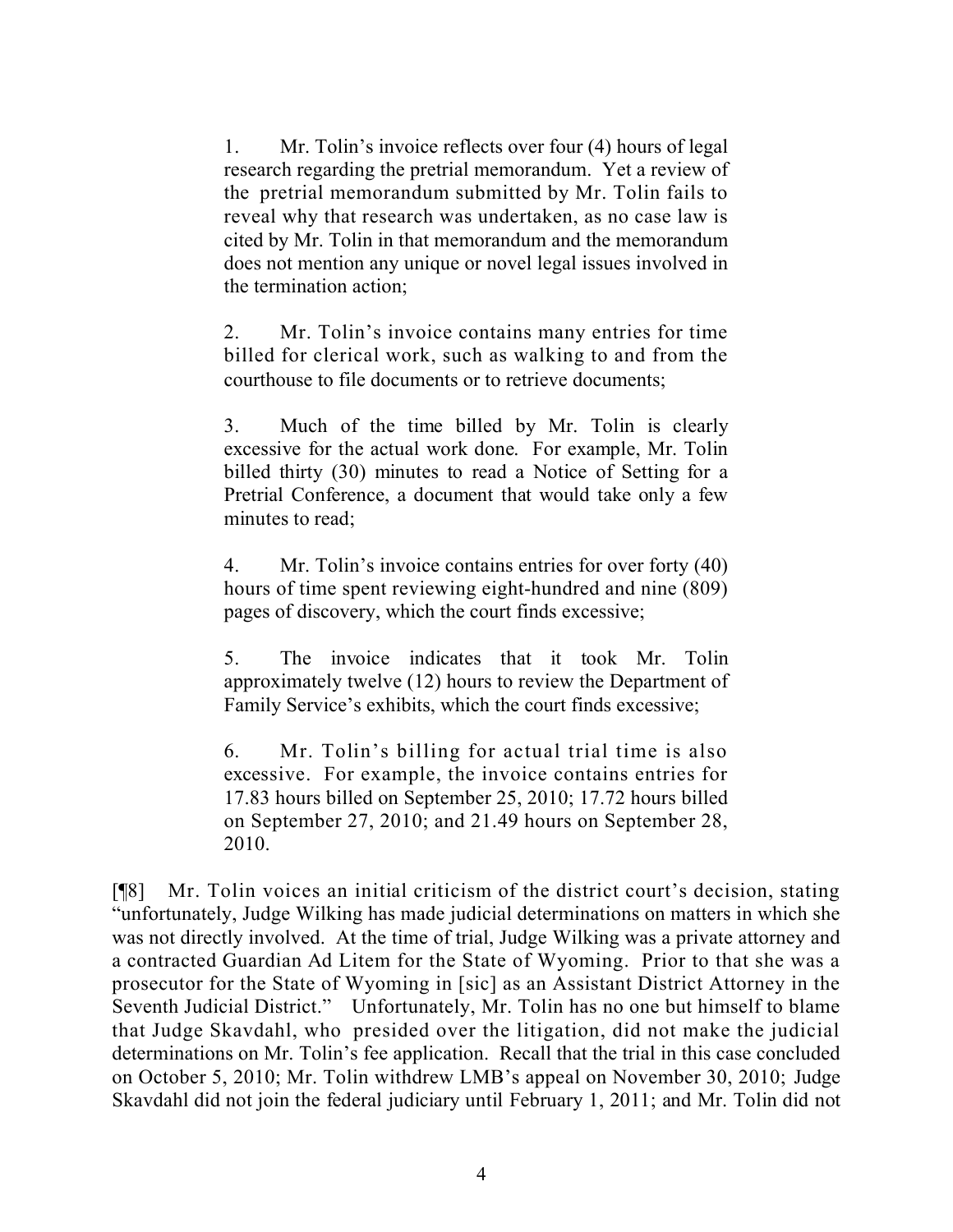file his fee application until October 26, 2011. As we said earlier in this opinion, given Judge Wilking's experience and knowledge, both as a lawyer before her appointment to the state trial bench and as a trial judge after that appointment, she was well-qualified to consider judiciously and make judicial determinations about Mr. Tolin's fee application. *Combs v. Walters*, 518 P.2d 1254 (Wyo. 1974) (per curiam).

[¶9] The overall tenor of Mr. Tolin's argument seems to be that the district court should have accepted his evidentiary submissions (including his bill records) at face value and awarded his fee application in the full amount. To the contrary, the court's discretion in fashioning a fee award "is by no means shackled by" the attorney's billing records; "it is the court's prerogative (indeed, its duty) to winnow out excessive hours." Gay Officers Action League v. Puerto Rico, 247 F.3d 288, 296 (1<sup>st</sup> Cir. 2001). The district court has the obligation to peruse the fee application with an experienced eye. *Foley v. City of Lowell, Mass.*, 948 F.2d 10, 19 (1 st Cir. 1991). We agree with the federal courts from which we adopted the lodestar test, *UNC Teton Exploration Drilling Inc. v. Peyton*, 774 P.2d 584, 594-95 (Wyo. 1989), that "[b]illing for legal services . . . should not be a merely mechanical exercise. . . . [T]he Court must scrutinize the claim with particular care. . . . A reasonable fee can only be fixed by the exercise of judgment." *Copeland v. Marshall*, 641 F.2d 880, 888 (D.C. Cir. 1980). This is particularly true where the fee is sought from a public agency like DFS that has the ability to pay with legislatively authorized funds. *Id.* We agree with the many federal courts that emphasize the importance of "billing judgment." Because the attorney who is seeking an award of fees has the burden of providing proof of the reasonableness of his fee, that attorney must prove he or she has exercised "billing judgment." *Hensley v. Eckerhart*, 461 U.S. 424, 434, 103 S.Ct. 1933, 1939-40, 76 L.Ed.2d 40 (1983); *UNC Teton,* 774 P.2d at 594-95; *Green v. Adm'rs of Tulane Educ. Fund*, 284 F.3d 642, 662 (5<sup>th</sup> Cir. 2002). "Billing judgment is usually shown by the attorney writing off unproductive, excessive, or redundant hours." *Green*, 284 F.3d at 662; *see also Barnes*, 168 F.3d at 428 (fee applicant must exclude from fee application excessive, redundant, or otherwise unnecessary hours that would be unreasonable to bill a client irrespective of the skill, reputation or experience of counsel); *National Ass'n of Concerned Veterans v. Secretary of Defense*, 675 F.2d 1319, 1327-28 (D.C. Cir. 1982) (fees are not recoverable for nonproductive time; therefore, the fee application should indicate whether nonproductive time or time expended on unsuccessful claims was excluded and, if time was excluded, the nature of the work and the number of hours involved should be stated); *Ramos v.* Lamm, 713 F.2d 546, 553 (10<sup>th</sup> Cir. 1983).

[¶10] Against this backdrop of the fee applicant's burden of proof and the district court's duty to winnow out unproductive, excessive, and redundant hours, we now turn to Mr. Tolin's criticisms of the district court's six enumerated "merely illustrative and by no means exhaustive" concerns about several entries of Mr. Tolin's billing records and the reasonableness of the overall hours claimed by Mr. Tolin. The district court's selection of this short representative list of concerns is understandable, as there is no requirement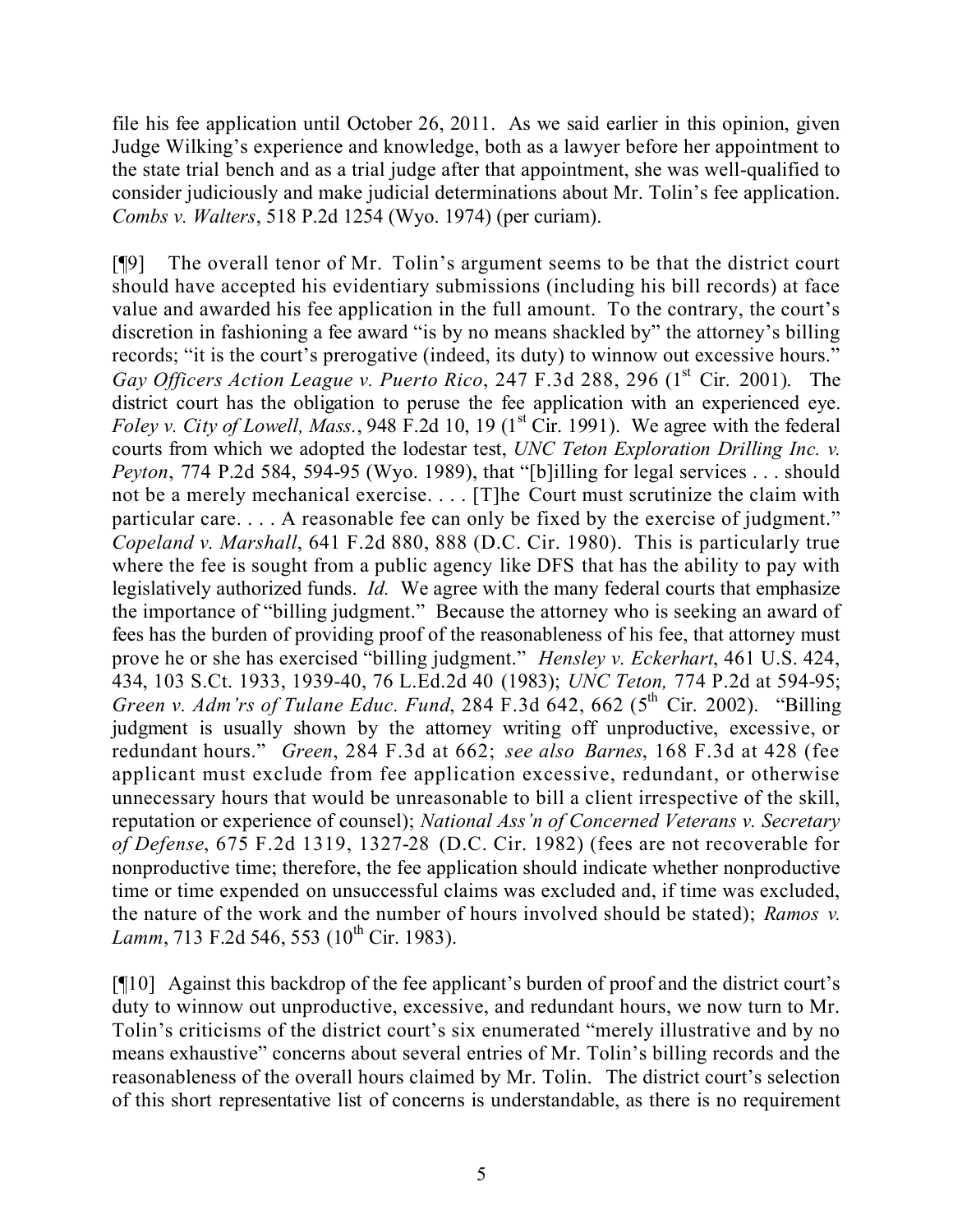for a line-by-line or blow-by-blow examination of the fee applicant's entire billing record. *Case v. Unified Sch. Dist. No. 23, Johnson Cnty., Kan.*, 157 F.3d 1243, 1254 (10 th Cir. 1998); *Foley*, 948 F.2d at 20. As Justice Elena Kagan has colorfully stated, the "trial courts need not, and indeed should not, become green-eyeshade accountants." *Fox v. Vice*, ---U.S. at ---, 131 S. Ct. at 2216.

[¶11] The district court's first enumerated concern was Mr. Tolin's billing entry of over four hours of legal research regarding his pretrial memorandum. Our review of that entry identifies that he claimed 2.03 hours on July 27, 2009, (6 a.m. to 8:02 a.m.) ("Research case law for pretrial memorandum and pretrial conference") and 2.15 hours on July 28, 2009 (10:45 a.m. to 12:54 p.m.) ("Additional Research on case law for Pretrial Memorandum") for a total of \$418.00; and the billing entry for August 4, 2009, shows he attended a one hour pretrial conference on that date. Mr. Tolin's pretrial memorandum, as the district court correctly observed, contains no case law citations and does not mention any unique or novel legal issues involved in the parental rights termination action. Indeed, the memorandum states that there are no known issues with respect to service of process, parties, jurisdiction or venue, and amendments to pleadings; and no known contested issues of law. Mr. Tolin's appellate argument asserts that he researched legal issues regarding parental rights terminations, pretrial memorandum requirements, and the question of a jury trial without an indigent parent's payment of jury fees. He does not identify any other specific legal issue. In his affidavit in support of his fee application, he states that he is a very knowledgeable and experienced trial attorney representing children and parents in civil and criminal bench and jury trials over a thirtythree year period; and has taken a significant number of continuing legal education hours related to representation of children and parents and trial advocacy. Given Mr. Tolin's professed experience, knowledge, and familiarity of the applicable law, and his failure to identify any specific issues that he researched, we agree with the district court's exercise of discretion in eliminating these hours. *Ursic v. Bethlehem Mines*, 719 F.2d 670, 676-77  $(3<sup>rd</sup>$  Cir. 1983). Mr. Tolin's inclusion of billing entries like these reveals that he has failed to exercise billing judgment.

[¶12] The district court's second enumerated concern was Mr. Tolin's many billing entries for clerical work, such as walking to and from the courthouse to file or retrieve documents. Mr. Tolin's appellate criticism is that the district court did not cite specific instances and his argument is "no time was billed for strictly clerical work." Our own review of his billing entries found at least fourteen such entries:

- 3/12/2009 Take paperwork to Angie/District Court: Affidavit of Indigency (client) (0.25 hours/\$25.00);
- 3/16/2009 Pickup from Clerk of Court's office and review certified copy of court order appointing counsel for mother (0.25 hours/\$25.00);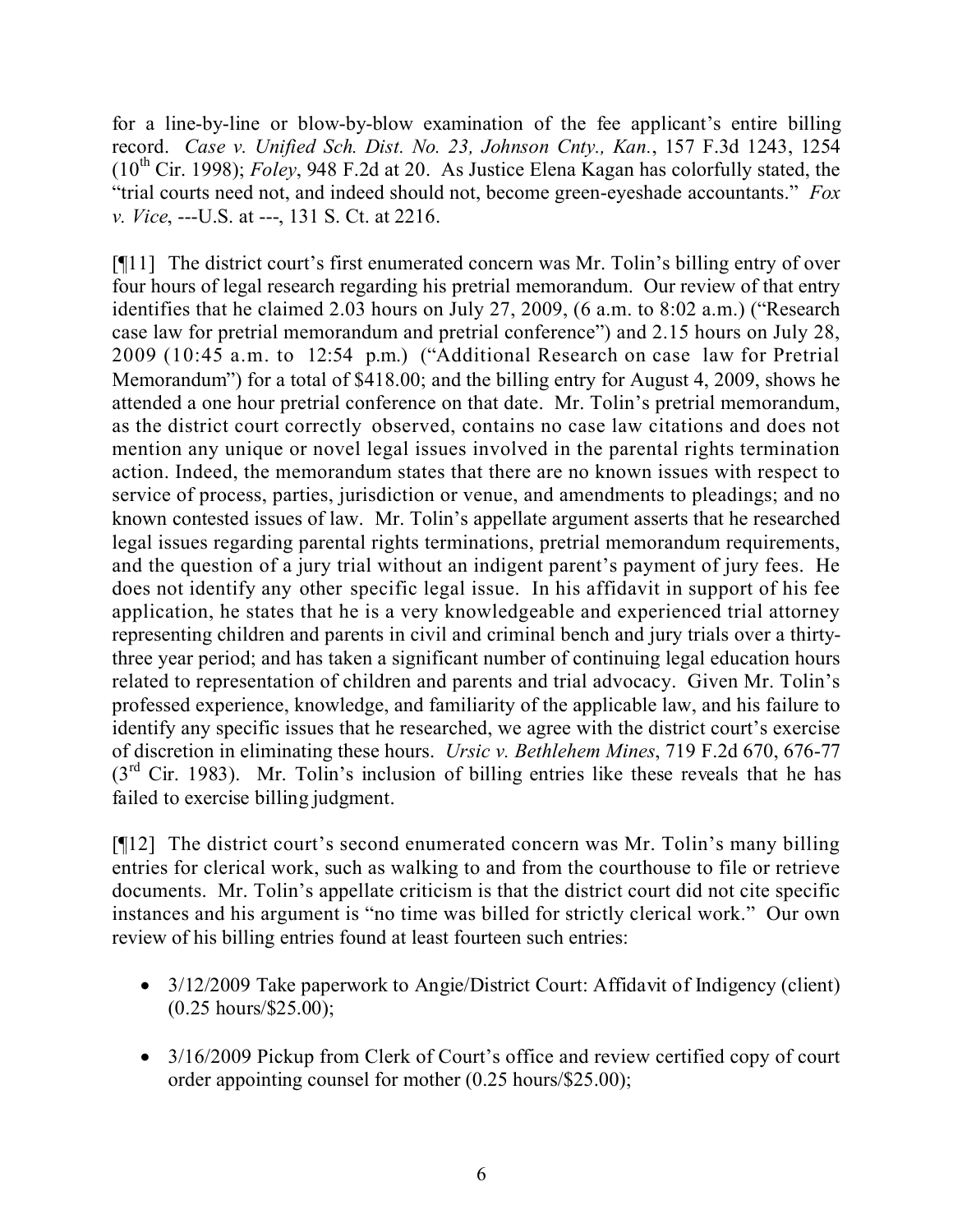- 4/02/2009 Pickup from Clerk of Court's office and review Notice of Setting for default hearing on father (0.17 hours/\$17.00);
- 6/09/2009 Pickup and review correspondence: Notice of Setting of Pretrial Conference signed by Judge Skavdahl (0.50 hours/\$50.00);
- 8/03/2009 Pickup from Clerk of Court's office and review copy of proposed court order (0.20 hours/\$20.00);
- 8/03/2009 Pickup from Clerk of Court's office and review pleading  $(0.32)$ hours/\$32.00);
- $7/14/2010$  File and mail pleadings and certificate of service  $(1.05 \text{ hours}/\$105.00)$ ;
- $7/26/2010$  File pleadings with Clerk of Court  $(0.25 \text{ hours}/\$25.00)$ ;
- 7/26/2010 Pickup from Clerk's office and review certified copy of court order granting modification of scheduling order (0.20 hours/\$20.00);
- 8/10/2010 Pickup from courthouse and review certified copy of Order Granting Modification of Scheduling Order (0.28 hours/\$28.00);
- 9/22/2010 Pickup juror list from Sam/District Court Clerk's Office (0.25 hours/\$25.00);
- 9/29/2010 File pleadings with Clerk of Court: Stipulation of Respondent's Exhibits (0.17 hours/\$17.00);
- $\bullet$  10/22/2010 Pickup paperwork at courthouse (0.25 hours/\$25.00);
- 11/09/2010 Pickup from Clerk of Court's office and review proposed court order appointing counsel returned unsigned and noted by judge to hold for hearing (0.10 hours/\$10.00).

[¶13] The case law is clear that "purely clerical or secretarial tasks should not be billed at a paralegal rate regardless of who performs them." *Missouri v. Jenkins*, 491 U.S. 274, 288 n.10, 109 S.Ct. 2463, 2472 n.10, 105 L.Ed.2d 229 (1989). "Clerical work, however, should be compensated at a different rate from legal work." *Walker v. United States Dep't. of HUD*, 99 F.3d 761, 770-71 (5<sup>th</sup> Cir. 1996). "[C]lerical or secretarial tasks ought not to be billed at lawyers' rates, even if a lawyer performs them." *Lipsett v. Blanco*, 975 F.2d 934, 940 (1<sup>st</sup> Cir. 1992). Mr. Tolin's inclusion of billing entries like these also reveals that he has failed to exercise billing judgment.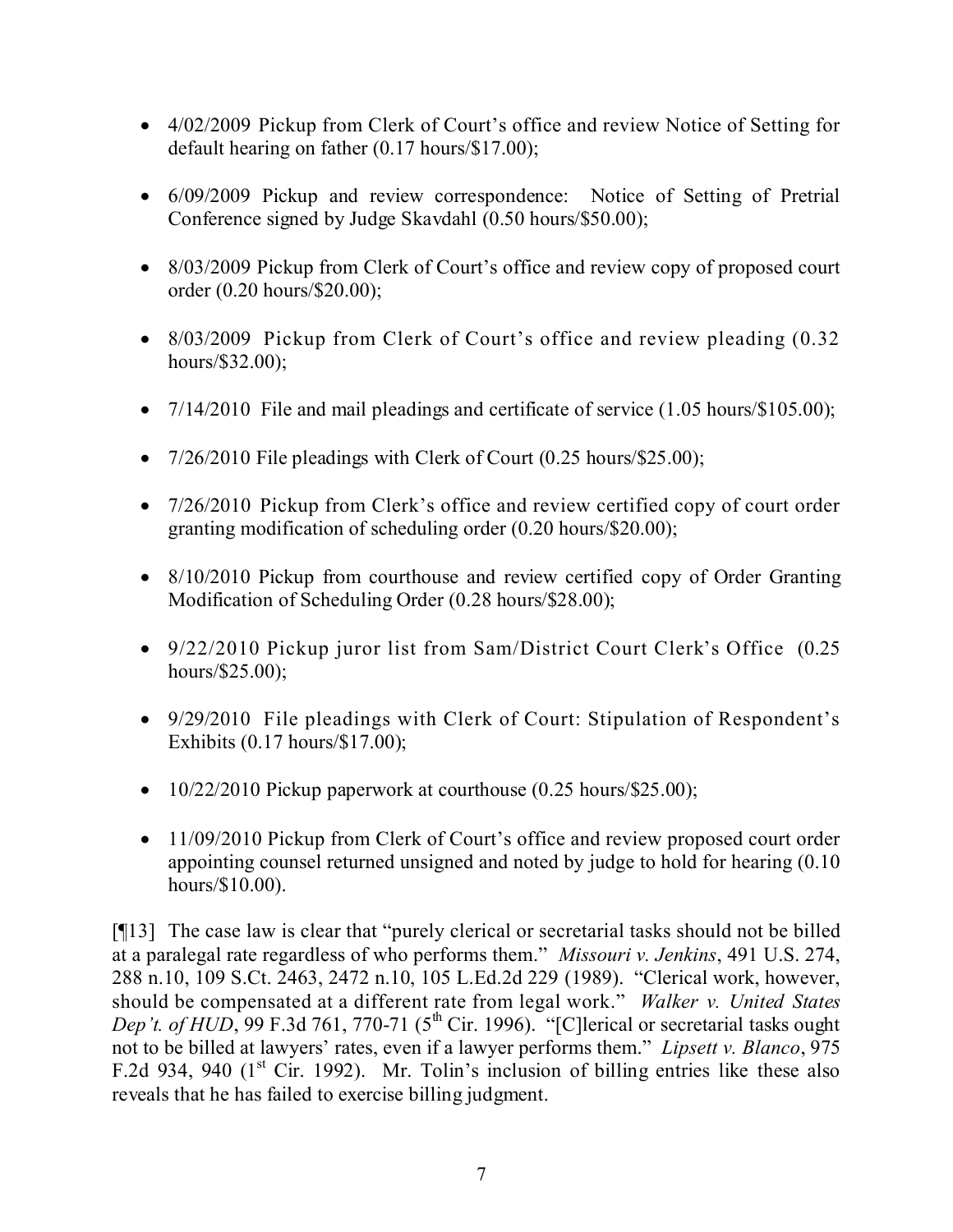[¶14] The district court's third, fourth, and fifth enumerated concerns give examples of clearly excessive billing hours, including reading a notice of setting for a pretrial conference, spending over forty hours reviewing 809 pages of discovery, and spending twelve hours to review DFS exhibits. Mr. Tolin's appellate responses range from the district court has no basis to know how much time was taken to do a specific task and should take his word for it, to "counsel's reading speed is counsel's reading speed," and to reviewing exhibits for a seven-day trial cannot be just a quick skim through. We reject these responses and find the following passage a suitable explanation for that rejection:

> There is no requirement, either in this court or elsewhere, that district courts identify and justify each disallowed hour. *See New York State Association for Retarded Children v. Carey,* 711 F.2d 1136, 1146 (2d Cir. 1983); *Copeland v. Marshall,* 641 F.2d at 903. Nor is there any requirement that district courts announce what hours are permitted for each legal task. Such a rule would lead to disagreement of the most odious sort between court and counsel.

> No objective standard exists to resolve a dispute, for example, over ten hours logged for drafting interrogatories. A lawyer may insist the time was necessary, while a court, based upon experience and judgment, including knowledge of the case itself, may declare half the time to have been unnecessary. Under the theory proposed by plaintiffs' counsel, dozens of subsidiary questions then arise. Was the lawyer interrupted while drafting? Was the draft in longhand or dictated? Did the lawyer use previous forms on a word processor? Was research necessary? Were, for example, fourteen of thirty interrogatories really necessary? Is the lawyer a slow thinker, a poor writer (occasioning many drafts), or harassing the opposition for tactical purposes?

> As we stated, such inquiries would quickly become odious. The process would descend to a contest between court and counsel, with counsel insisting that his or her integrity is being impugned every time the court questions the number of hours logged for a given day or a particular task. And, such a process would still not result in a product free of dispute. To the contrary, disputes would be multiplied, violating the Supreme Court's caution that a "request for attorney's fees should not result in a second major litigation." *Hensley,* 461 U.S. at 437, 103 S.Ct. at 1941.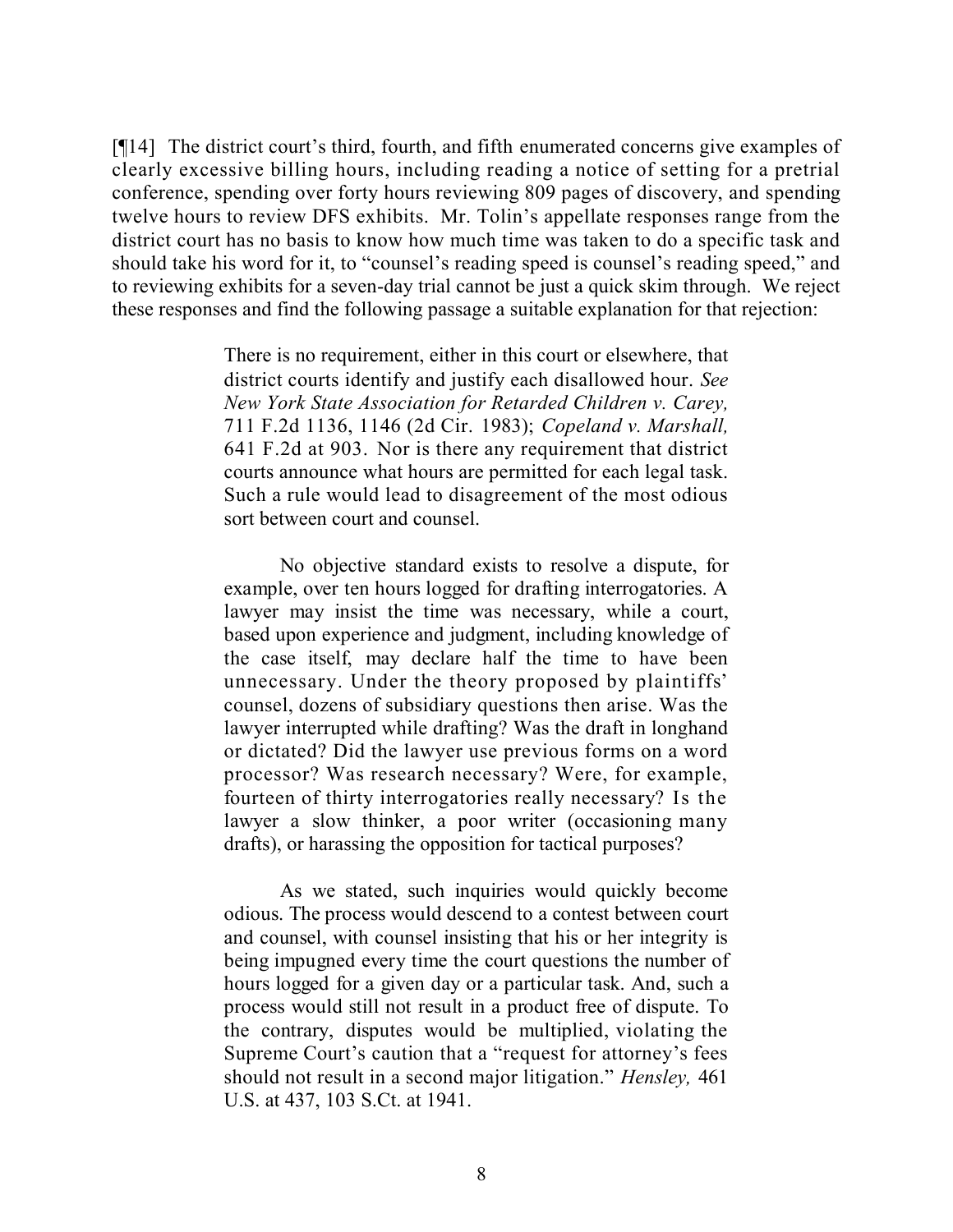A general reduction of hours claimed in order to achieve what the court determines to be a reasonable number is not an erroneous method, so long as there is sufficient reason for its use. *Hensley,* 461 U.S. at 424, 103 S.Ct. 1933; *Love v. Mayor of Cheyenne,* 620 F.2d 235, 237 (10th Cir. 1980); *Northcross v. Board of Education,* 611 F.2d 624 (6th Cir. 1979), *cert. denied,* 447 U.S. 911, 100 S.Ct. 2999, 64 L.Ed.2d 862 (1980); *Davis v. Fletcher,* 598 F.2d 469 (5th Cir. 1979). For example, in *Hensley* the Supreme Court expressly found to be proper a one-third reduction of one attorney's hours, "to account for his inexperience and failure to keep contemporaneous time records." 461 U.S. at 438 n.13, 103 S.Ct. at 1942 n.13. In [*Pennsylvania v.*] *Delaware Valley* [*Citizens' Council for Clean Air*, 478 U.S. 546, 106 S.Ct. 3088, 92 L.Ed.2d 439 (1986)]*,* the Supreme Court expressed no disagreement with general reductions by the district court of 48% and 33 1/3% in time claimed by various counsel. Reasons given for those reductions included findings of "unnecessary, unreasonable or unproductive" time, 106 S.Ct. at 3099, and that "the time spent on the particular activity was 'excessive,' or that a less amount of time was 'reasonable,' " *id.* at 3092 n. 2.

*Mares v. Credit Bureau of Raton,* 801 F.2d 1197, 1202-03 (10 th Cir. 1986).

[¶15] The district court's sixth enumerated concern was Mr. Tolin's excessive billing for "actual trial time," as exemplified by entries for 17.83 hours on Saturday, September 25, 2010; 17.72 hours on Monday, September 27, 2010; and 21.49 hours on Tuesday, September 28, 2010. In Mr. Tolin's appellate response, he correctly observes that the first trial day was Monday, September 27, 2010, and his actual "in trial" hours were 6.95 hours (3.23 hours in the morning and 3.72 hours in the afternoon). He also correctly observes that on the second trial day, Tuesday, September 28, 2010, his actual "in trial" hours were 6.02 hours (2.52 hours in the morning and 3.50 hours in the afternoon). Obviously, the district court misspoke about those hours being "actual trial time." But those corrections about "actual trial time" do not cast doubt on the excessiveness of Mr. Tolin's billing for the period from Friday, September 24, 2010, through Tuesday, October 5, 2010. In the entries that follow, as highlighted, we have paid particular attention to the last entries of one day and the first entries of the next day; one must ask: when did the attorney sleep, eat, and take care of other personal matters. His billing entries for that period are:

Friday, September 24, 2010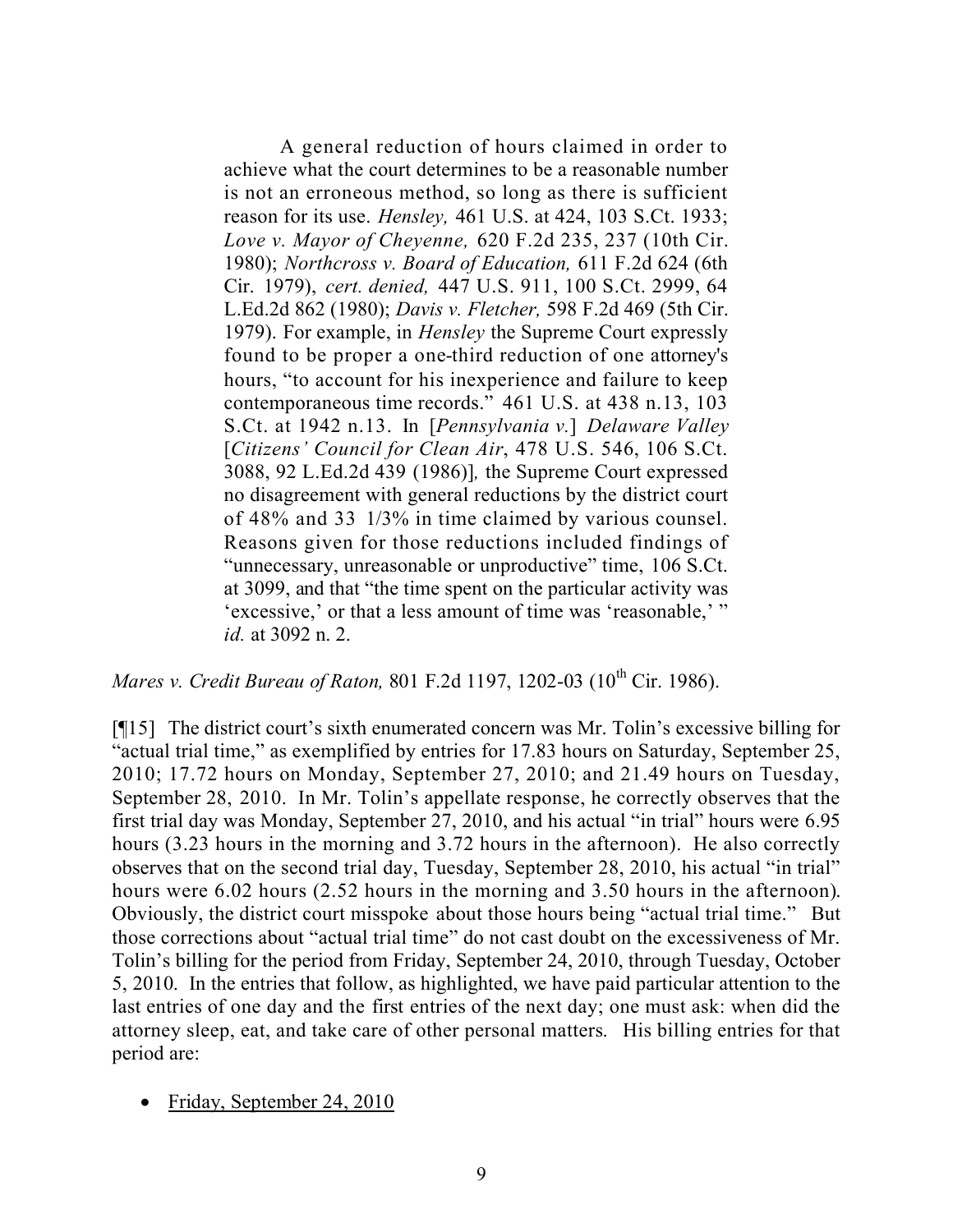His first entry is at 5:00 a.m. and his last entry is 11:50 p.m., and he claimed 13.04 hours.

• Saturday, September 25, 2010

His first entry is 6:00 a.m. and his last entry is 11:50 p.m., and he claimed 17.83 hours.

• Sunday, September 26, 2010

His first entry is 4:30 a.m. and his last entry is 11:57 p.m., and he claimed 19.33 hours.

• Monday, September 27, 2010 (first trial day)

His first entry is 5:30 a.m. and his **last entry is 11:55 p.m**., and he claimed 17.72 hours.

• Tuesday, September 28, 2010 (second trial day)

His **first entry is 1:00 a.m.** and his **last entry is 11:55 p.m.,** and he claimed 21.49 hours.

• Wednesday, September 29, 2010 (third trial day)

His **first entry is 1:30 a.m.** and his **last entry is 11:55 p.m.,** and he claimed 21.37 hours.

• Thursday, September 30, 2010 (fourth trial day)

His **first entry is 2:00 a.m.** and his **last entry is 11:55 p.m.,** and he claimed 19.39 hours.

• Friday, October 1, 2010 (fifth trial day)

His **first entry is 1:00 a.m.** and his **last entry is 11:58 p.m.,** and he claimed 20.58 hours.

• Saturday, October 2, 2010 (weekend break)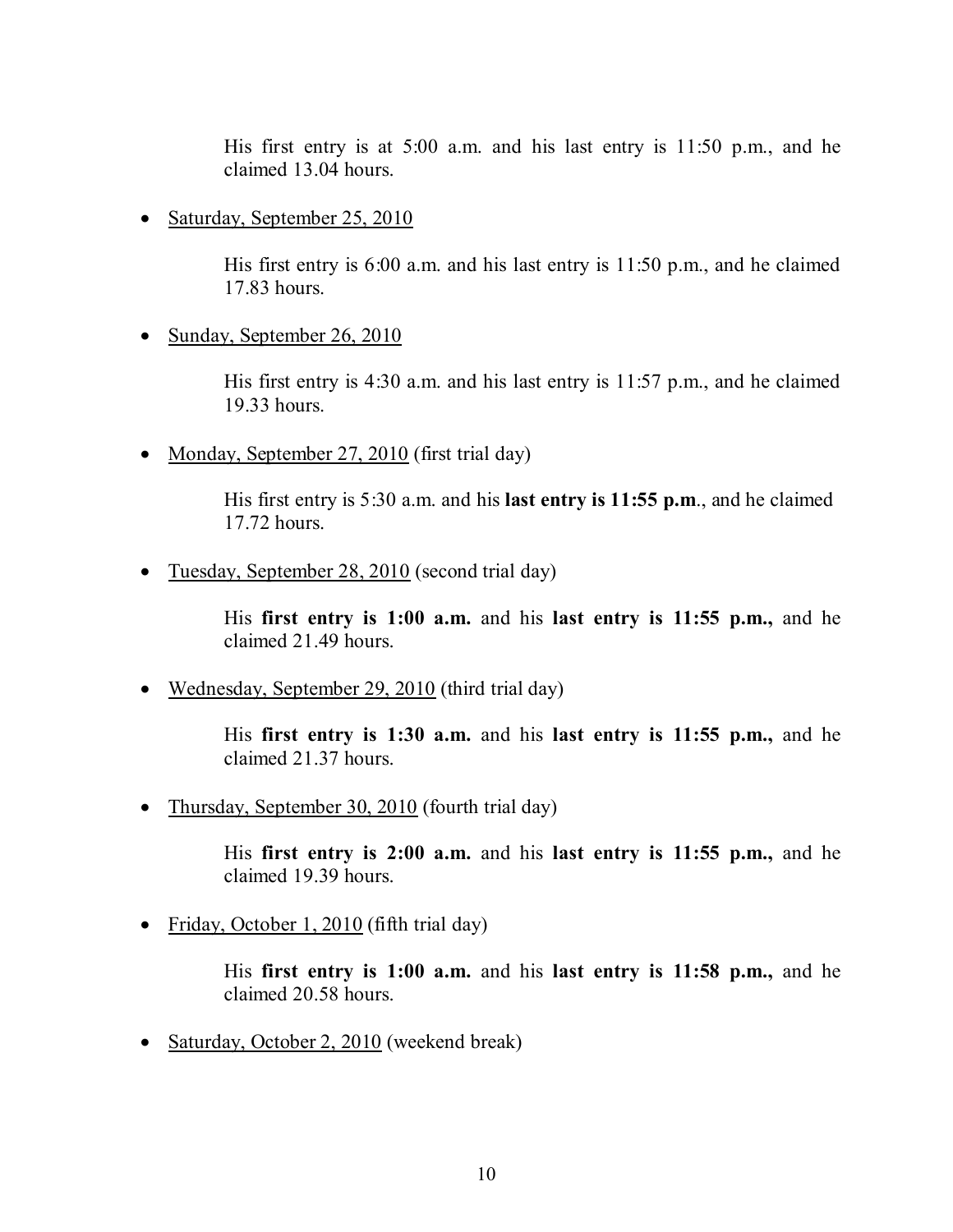His first entry is 6:05 a.m. and his last entry is 11:30 p.m., and he claimed 15 hours.

• Sunday, October 3, 2010 (weekend break)

His first entry is 6:00 a.m. and his last entry is 4:06 p.m., and he claimed 10.10 hours.

- Monday, October 4, 2010 (sixth trial day) His **first entry is 2:00 a.m.** and his **last entry is 11:59 p.m.,** and he claimed 21.23 hours.
- Tuesday, October 5, 2010 (seventh day of trial)

His **first entry is 1:00 a.m.** and his last entry is 7:54 p.m., and he claimed 16.47 hours.

[¶16] The total hours billed for the period Friday, September 24, 2010, through Tuesday, October 5, 2010, are 213.55 hours. For that twelve day period, there are 288 hours (12 x 24 hours). Of that 288 hour period, Mr. Tolin billed 213.55 hours. We find this billing clearly excessive.

[¶17] Another time period is equally excessive, from Friday, August 27, 2010, through Sunday, August 29, 2010, and again we highlight the last entry on one day and the first entry on the next day:

- Friday, August 27, 2010 His entries began at 5:51 p.m. and **ended at 11:45 p.m.,** and he claimed 5.90 hours.
- Saturday, August  $28, 2010$

His **first entry is 12:00 a.m.** through 8:00 a.m. (8 hours); his next entry is 9:00 a.m. through 2:00 p.m. (5 hours); his next entry is 2:30 p.m. through 6:00 p.m. (3.5 hours); his next entry is 7:00 p.m. through 9:45 p.m. (2.75 hours); and his **final entry is 10:00 p.m. through 11:45 p.m.** (1.75 hours). Total hours billed for reviewing discovery from DFS files is 21 hours.

• Sunday, August  $29, 2010$ 

His **first entry is 1:00 a.m.** through 9:15 a.m. (8.25 hours); his next entry is 10:00 a.m. through 4:00 p.m. (6 hours); his next entry is  $5:30$  p.m. through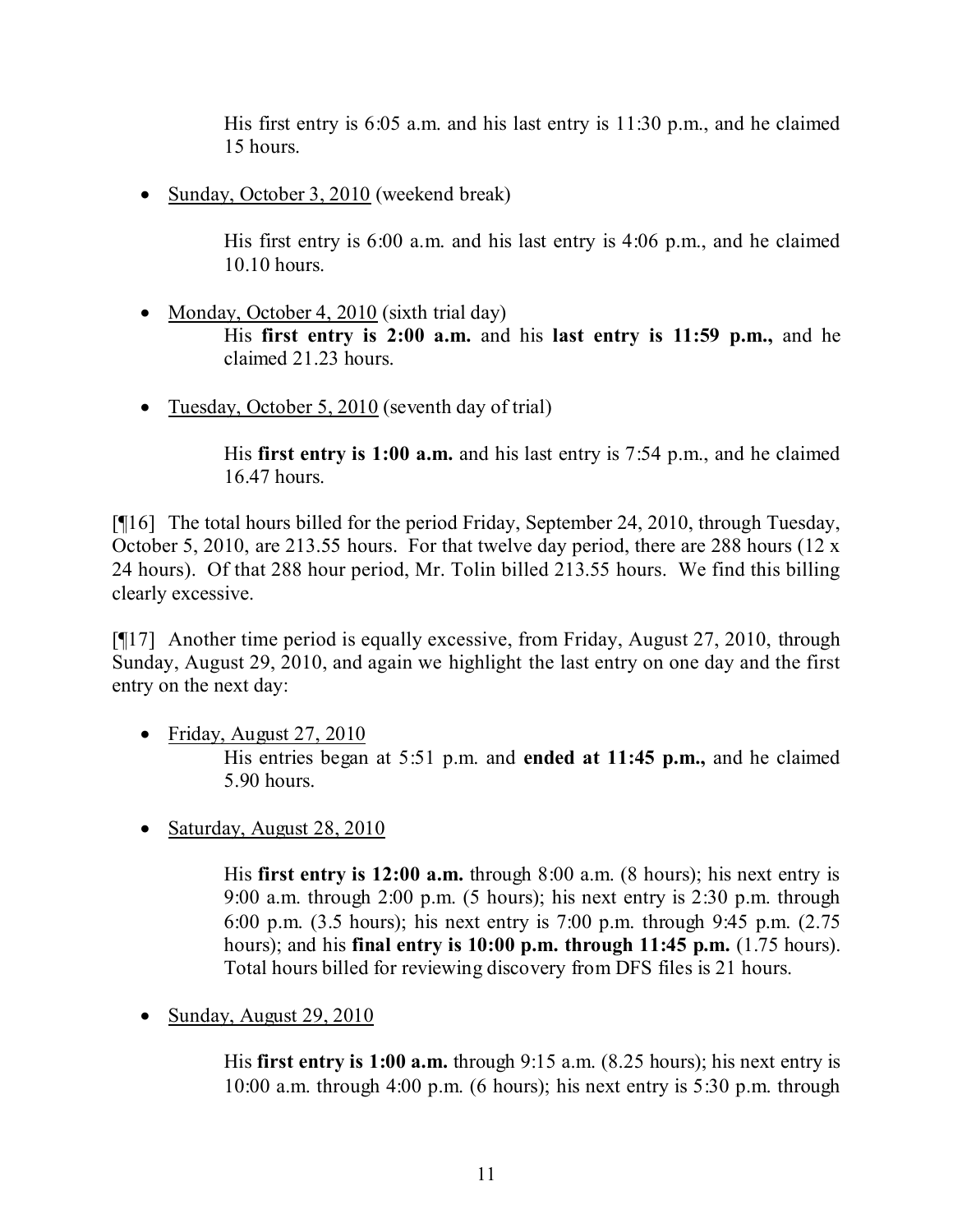7:15 p.m. (1.75 hours); and his last entry is 7:15 p.m. through 11:30 p.m. (4.67 hours). Total hours reviewing discovery from DFS files and researching DFS policies is 20.67 hours.

Thus, for the period Friday, August 27, 2010, through Sunday, August 29, 2010, he claims 47.57 hours.

[¶18] The above and foregoing billing entries for August 27 through August 29, 2010, and September 24 through October 5, 2010, are patently excessive. *Metro Data Systems, Inc. v. Durango Systems, Inc.*, 597 F.Supp. 244, 246 (D. Ariz. 1984) (accuracy of time records called into question by lawyer's claim to have logged 18.9 hours in one day; to have accomplished this, he would have had to have been in his office from 5:06 in the morning until midnight, without taking any time for meals, to relieve himself or to do anything else); *Chrapliwy v. Uniroyal, Inc.*, 583 F.Supp. 40, 49 (N.D. Ind. 1983) (court is deeply concerned about lead counsel's excessive hours; on thirty-four occasions he billed for ten hours or more; on seventeen occasions he billed for twelve hours or more; he billed for one twenty hour day as well as eight days where his hours billed equaled or exceeded fifteen hours). In *Ramos v. Lamm*, the appeals court observed:

> [L]awyers who remember spending the entire day working on a case are likely to overstate the hours worked by forgetting interruptions and intrusions unrelated to the case. In the instant case, for example, Ms. Wiesenberg's reconstructed time records for May 3, 1980 to May 23, 1980 show the following hours of her time expended on the appeal: 10, 12.25, 14.05, 12.85, 13, 15, 5.5, 6.75, 20.75, 13.5, 9.65, 11.8, 13.05, 8.85, 14, 18, 0, 15.5, 11.85, 15.9, and 15.4. . . . We consider it doubtful that one lawyer, briefing an appeal, would work 20 days of a consecutive 21-day period, never spending less than 5.5 hours on the case and spending between 11.80 hours and 20.75 hours on 15 of those days. The district court should give special scrutiny to any reconstructions or estimates of time expended and make reductions when appropriate.

713 F.2d at 553 n.2. On this record, we cannot escape the judgment that Mr. Tolin's litigation efforts became overkill. *Oklahoma Aerotronics, Inc. v. United States*, 943 F.2d 1344, 1347 (D.C. Cir. 1991).

[¶19] In dealing with excessive hours resulting from the fee applicant's failure to exercise billing judgment, the district court has the discretion to reduce by a reasonable percentage the number of hours claimed "as a practical means of trimming fat from a fee application," as the district court did in the instant case. *Kirsch v. Fleet Street, Ltd.*, 148